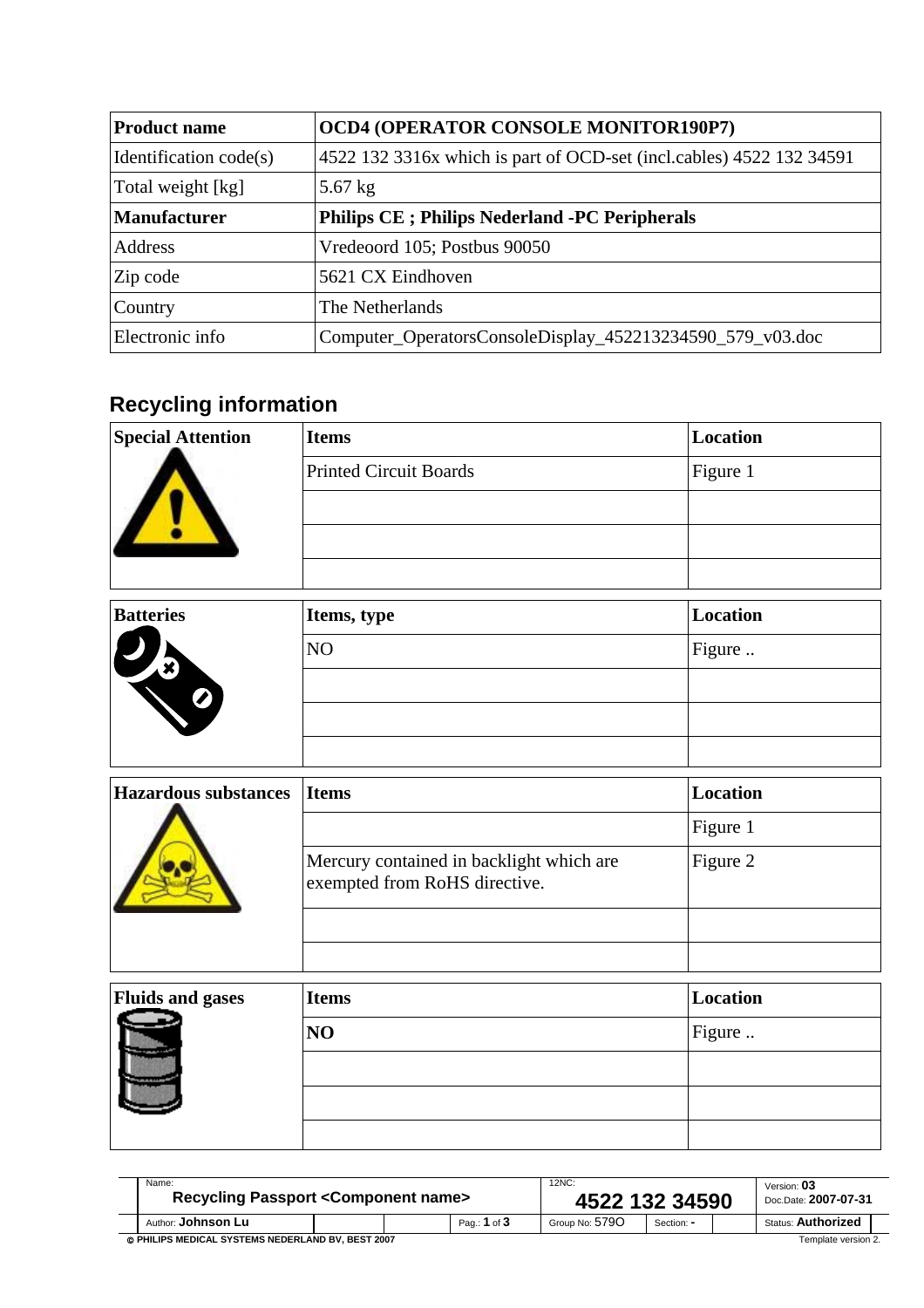

| Name:<br><b>Recycling Passport &lt; Component name&gt;</b>               |  |  | 12NC:<br>4522 132 34590 |                |            | Version: 03<br>Doc.Date: 2007-07-31 |                           |  |
|--------------------------------------------------------------------------|--|--|-------------------------|----------------|------------|-------------------------------------|---------------------------|--|
| Author: <b>Johnson Lu</b>                                                |  |  | Pag.: 2 of 3            | Group No: 5790 | Section: - |                                     | <b>Status: Authorized</b> |  |
| © PHILIPS MEDICAL SYSTEMS NEDERLAND BV. BEST 2007<br>Template version 2. |  |  |                         |                |            |                                     |                           |  |